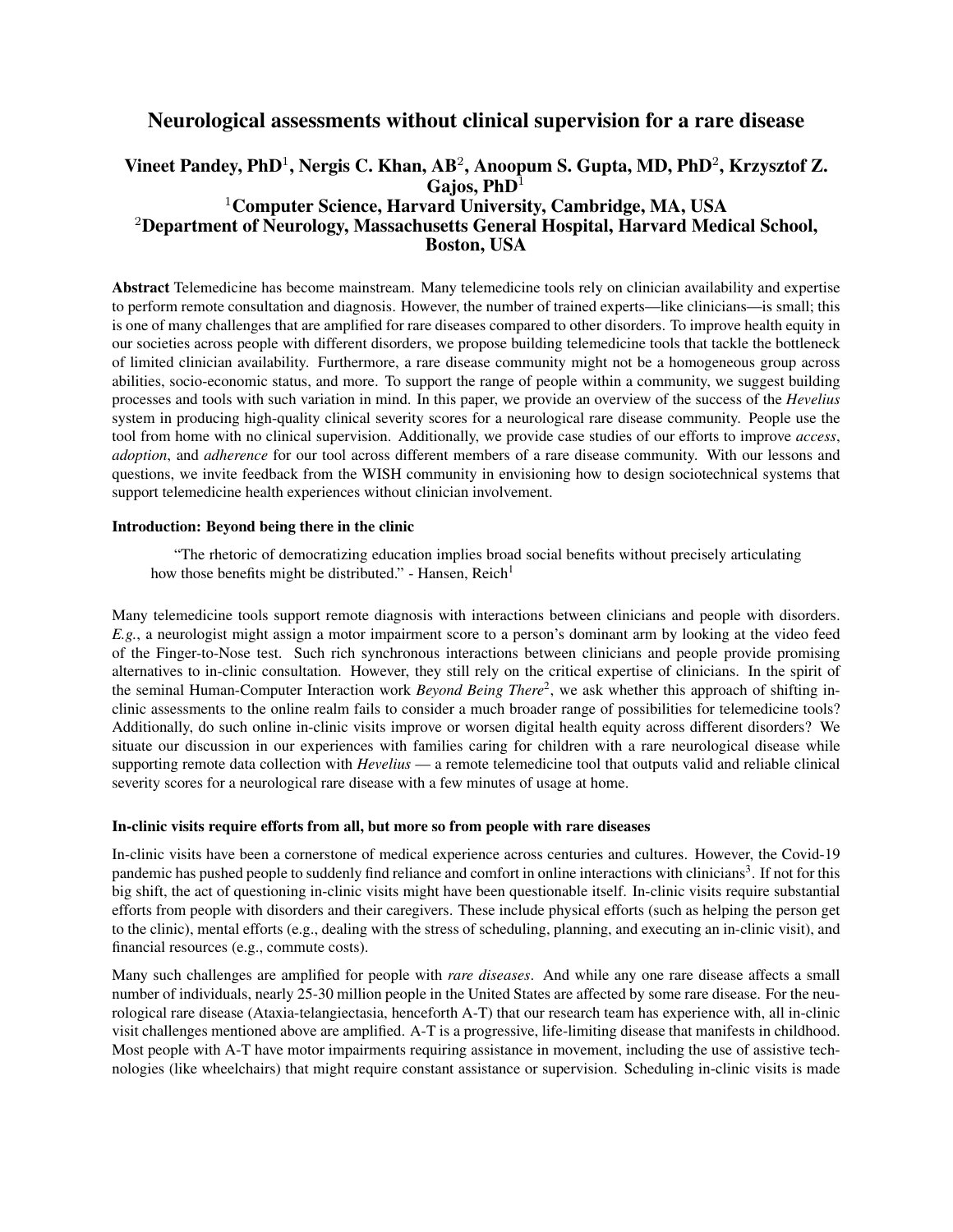more challenging with the limited presence (and hence, availability) of relevant clinical expertise in a geographical area<sup>4</sup>. Many families have reported cycling through multiple care providers to find clinicians with appropriate expertise. Finally, for many A-T families, making an in-clinic visit with a knowledgeable specialist requires traveling long distances. Furthermore, our conversations with caregivers revealed additional disruption that scheduling an in-clinic visit brought to the entire family: asking for multiple-day leave from work weeks in advance or family members taking turns seeing the doctor across different visits and creating ways to share information with each other. Finally, many people with A-T might be immunocompromised which adds extra concerns with traveling in general and more so in times of the Covid-19 pandemic. Overall, the actual time spent in an in-clinic visit is likely just a fraction to the total effort put in to making the visit possible.

The above discussion suggests that rare disease communities stand to gain a lot from telemedicine solutions. And, indeed, telemedicine encounters are likely to be more common after Covid-19 than they were before: of the 16 neurologists we surveyed recently, 13 told us that they plan to use telemedicine approaches more after Covid-19 than they did before. However, all neurologists who answered the question, told us that the exam part of a health encounter is harder to perform well in telemedicine encounters compared to in-person visits. A key reason cited was the difficulty of making an accurate and objective assessment of a person's state. Wouldn't it be great if broadly accessible tools existed to enable remote health assessments from the comfort of one's home?

#### System and Results

Hevelius is an online motor impairment assessment tool for people with neurological conditions. Hevelius comprises a computer mouse-based tool that provides objective, granular, interpretable, multidimensional quantification of motor impairment in the dominant arm with just a few minutes of use<sup>5</sup>. Compared to a standard neurological exam and existing disease rating scales, Hevelius does not require expert judgement to compute the scores and it provides assessments that are more granular. In addition to the motor impairment measurement component, Hevelius also includes questionnaires for collecting: 1) self-reports on health and lifestyle; and 2) self-reports about using the tool (Figure 1). An earlier in-clinic validation of Hevelius with people with Ataxia and Parkinsonism demonstrated that the measures produced by Hevelius can be used to accurately detect each of the two diseases and to produce accurate and granular estimates of the disease severity<sup>5</sup>. In this paper, we reflect on a deployment of Hevelius in the homes of families with A-T children for unsupervised use. Throughout this section and beyond, we refer to a user with neurological disorder as a participant and their family members overseeing their tool use as caregivers. We refer to a unique participant, caregiver(s) set as a family.

A 12-week deployment with 12 families with A-T children ranging in age from 6 to 16 years, demonstrated high correlation with clinical scores (Figure 2), and high test-retest reliability (not shown).



Figure 1: With Hevelius, rare disease community members provide researchers weekly well-being self-reports,motor performance data, and insights about tool usage. The user flow for Hevelius: A) Caregivers and participants answer questions about lifestyle and well-being; B) Participants perform practice tasks to warm up and then click on eight rounds of nine dot clicks; C) Caregivers answer questions about the participants' experience using the tool.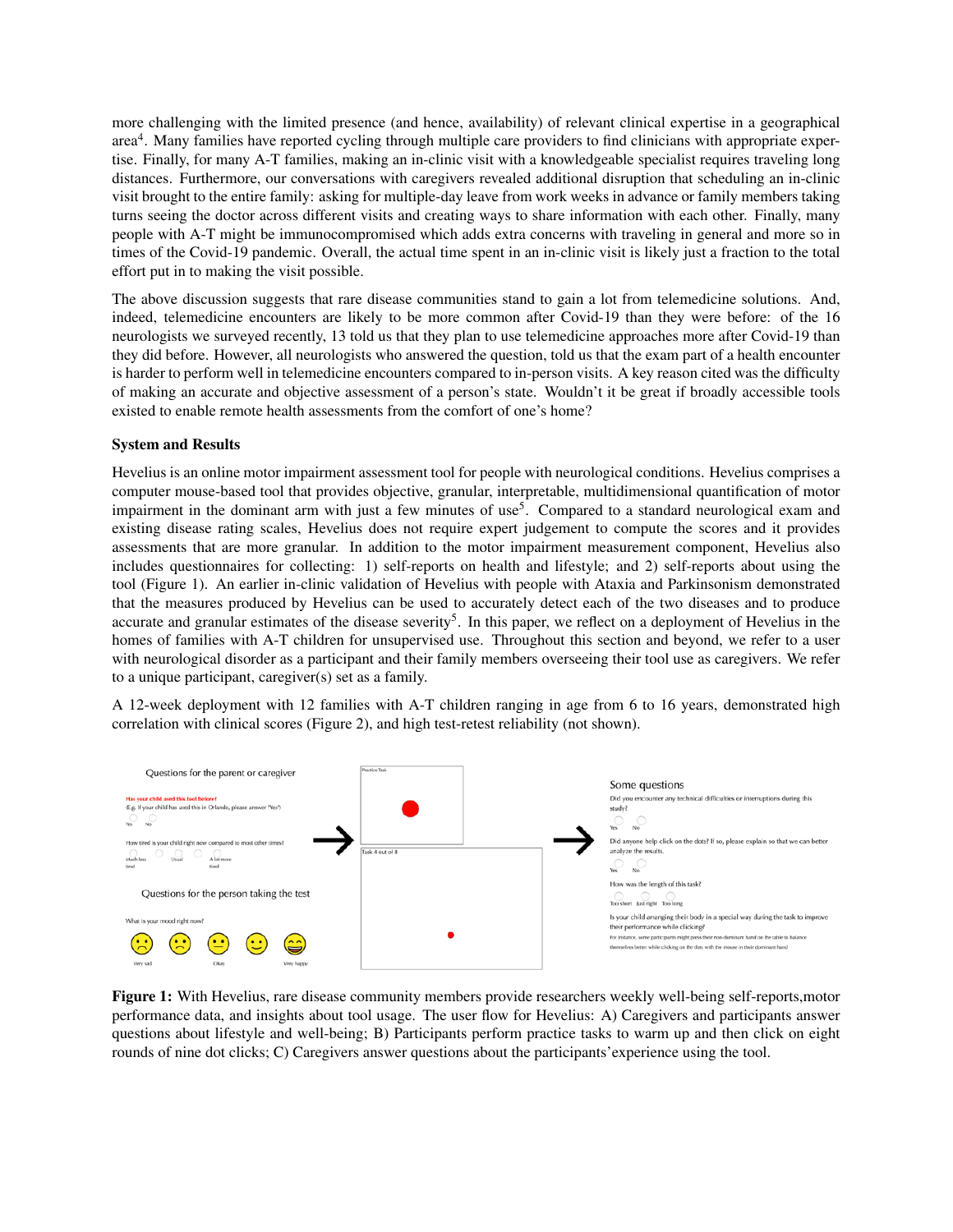

Figure 2: (a) Hevelius transforms mouse trajectory and events to 32 features and then compares these values to the normative data to provide age-specific z-scores. All these z-scores are then converted to a predicted score by a machine learning model. (b) Clinician assigned scores from an in-clinic visit correlated strongly with Hevelius prediction (based on the lowest predicted score across 7 at home sessions);  $r=0.85$ ;  $p<0.001$ 

## Reflection - Does Hevelius improve/worsen health equity?

Our results from at home deployment demonstrate that people provide clinically valid motor performance assessment scores. But does the tool do so evenly for our participants? To understand this, we analyze families' self-reports and interviews according to Veinot et al.'s framework<sup>6</sup> and share case studies for tool access, adoption, and adherence. Conceptually, we used three levers to improve participation: 1) designing a robust tool; 2) collaborating with a rare disease foundation; and 3) providing families access to the research team for any challenges/concerns. We share how our efforts succeeded, which concerns showed up, and how do we plan to tackle them.

#### Access

*What worked well*: One family reported concerns about not being able to access the tool. The research team verified that they were using a browser with an old version; updating the browser fixed the issue. Accessing the tool requires basic (not high-bandwidth) internet connection. None of the families mentioned this as a concern. Before the study started, we provided the families with a mouse to reduce their workload and to reduce chances of not starting due to not having an appropriate device. Most people mentioned having a laptop, so that was not an issue.

*Concerns*: We note that the absence of evidence does not imply the evidence of absence: our participant set might have been biased. All families were recruited via the rare disease foundation that has collaborated with the research team before. It is possible that the families using the tool might not be representative of the broader A-T/US/global population; early adopters rarely are.

*Steps ahead*: First, We intend to understand the profiles of families that have used the tool. We propose two ways: 1) capturing demography as features (income levels, location, education attainment, occupation), and 2) create portraits of families based on their needs and their assets e.g. which support systems (if any, like grandparents) do they have at home? With this analysis, we intend to uncover demographic biases in the recruited families and understand which family strengths' can our tool play well to (and how). Second, to improve the demography of families in future deployments, we can work with rare disease foundations with a national spread; however, we currently don't know whether such foundations' access to potential participants follows a demography profile representative of people with A-T. Using nontraditional venues like libraries, faith based organizations, and community groups (as suggested in Veinot et al<sup>6</sup>) might not be useful in recruitment. We can likely reach out to online fora and other communities (like subreddit) with clear details and asks.

# Adoption

*What worked well*: Participants did not report any concerns using the web interface. We provided an easy to use tool that required limited instructions. Clicking dots on a screen provides a simple, clear goal. To reduce confusion about navigation, the tool also featured a simple, linear navigation style where participants just followed the instructions or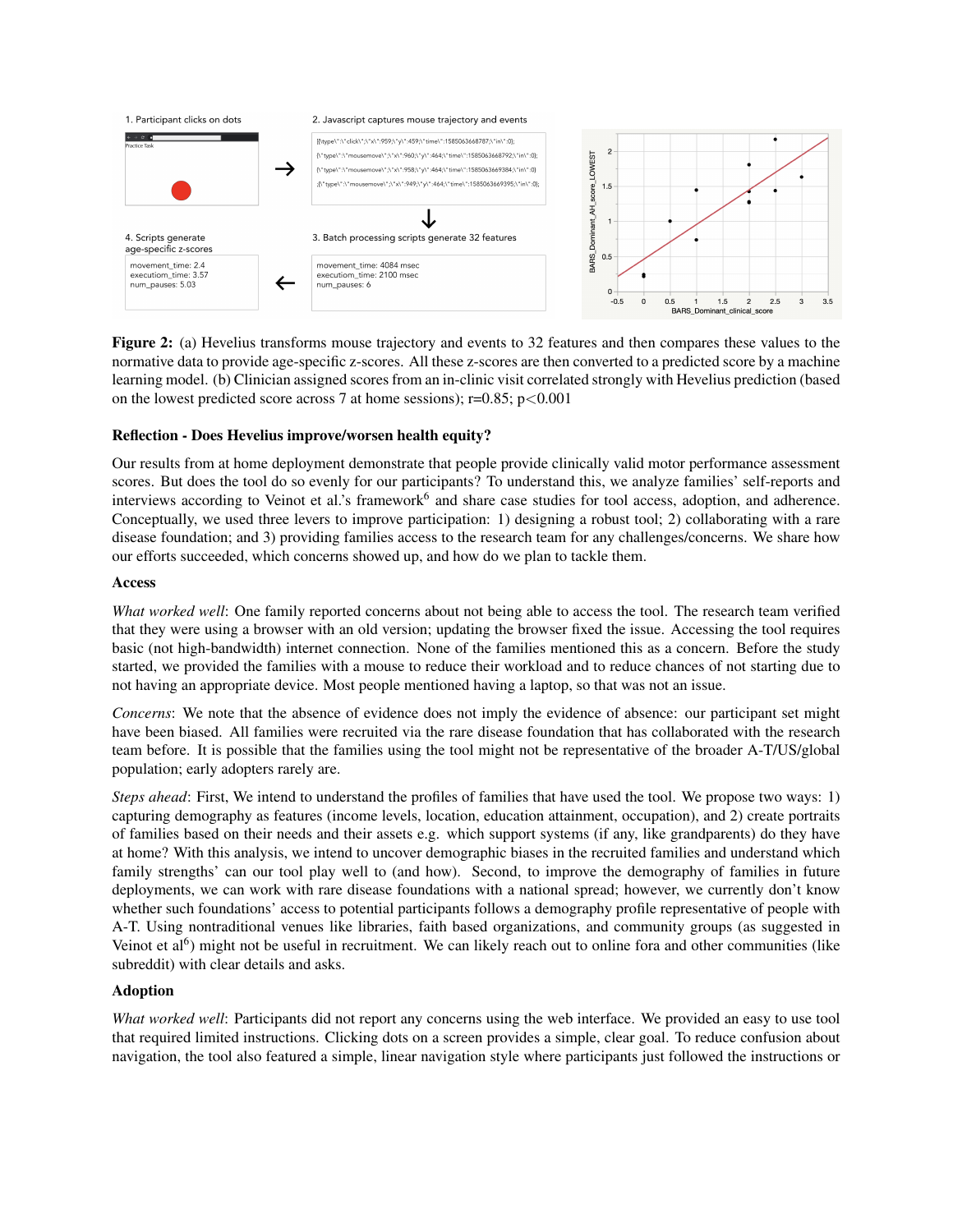clicked yes/no to questions. We minimized usage burden by providing large buttons (whenever not part of the severity evaluation). To make this task ability-specific, participants could select a dot size any time that they felt the current dot size was too small.

Any carefully designed tool can still face issues in new environments. To handle such cases, we provided the contact details (emails and phone number) of the lead researcher. Participants subsequently contacted the researcher to share concerns — e.g one participant likely clicked on the "view source" button (using right click, by mistake) while another found some dots to show at the edges of their small screen. In both these cases, the lead researcher debugged the issue and (for the latter) altered the tool to work across a broader set of screen sizes while not changing the usage experience or clinical validity of the tool.

*Concerns*: Most participants were not comfortable using the mouse. Some caregivers noted that participants needed adult supervision or encouragement to perform the task both due to the ability-specific difficulty inherent in the task and due to the frustration of using a mouse (e.g. making right clicks by mistaken when (left-)clicking on a dot). This is a factor that can alter which families continue using the tool and which ones do not. While some parents might have the time, financial, or social resources to either supervise the participant or find someone to do that, others might struggle with it. There are also emotional labor concerns from watching a loved one struggle to perform a task, further burdening some families (that might already be stressed) over others.

One participant stopped using the tool because even the largest dot size was too difficult for them to work with. This provides a limitation of work in reducing health equity within the rare disease community. Such cases are difficult to debug beforehand by simply running pilots (like HCI researchers do for many software aimed at able-bodied people). In fact, this small study is indeed a pilot for larger deployment. Rare disease participants are, by definition, difficult to find; running extensive pilots can be burdensome for them and also reduce the number of participants we might reach out. Furthermore, the heterogeneity in both the underlying condition and progression can make some severity levels difficult for the tool to work with.

*Steps ahead*: Should we spend more efforts making this tool work? Should we leave behind such participants?

### Adherence

Our results show that people used the tool sporadically: participation dropped after seven weeks of at home usage and few families used the tool weekly as suggested.

*What worked well*: Before the study started, we had asked families to choose a day to use the tool every week. We felt providing families with the agency and flexibility to choose a day/time would work better than the research team fixing such details. Two members of the research team discussed tool usage data every Monday and noted which participants had not used the tool in a while (roughly 3 weeks). To improve adherence, we shared the participants' code with the rare disease foundation who sent out emails to remind the families about using the tool and to understand if they were facing any challenges our team could assist with. Initially, we saw an increase in tool usage and heard back from participants when the emails went out. However, both the usage and participant reports dropped over time.

*Concerns*: As a research prototype, the tool is available free of cost. But do people have the "free" time to do this? We might have misjudged the broad range of time-intensive responsibilities that caregivers perform for family members with and without A-T, themselves, and their professional work. Most participants reported lifestyle factors—e.g. travel, busyness—for not adhering every week. Furthermore, the most appropriate time in a day to use the tool (when the participant felt alert) might not have correlated well with the time when caregivers have more leisure time.

*Steps ahead*: Kid-friendly games within the tool can motivate tool usage and reduce the need for adult supervision; we are building such games now.

### Conclusion

In this paper, we discussed the Hevelius tool and our processes towards supporting remote health assessments for a neurological rare disorder. As we consider scaling our tool's deployment to answer more clinically and socially relevant research questions, we look forward to the WISH community's critique of our work.